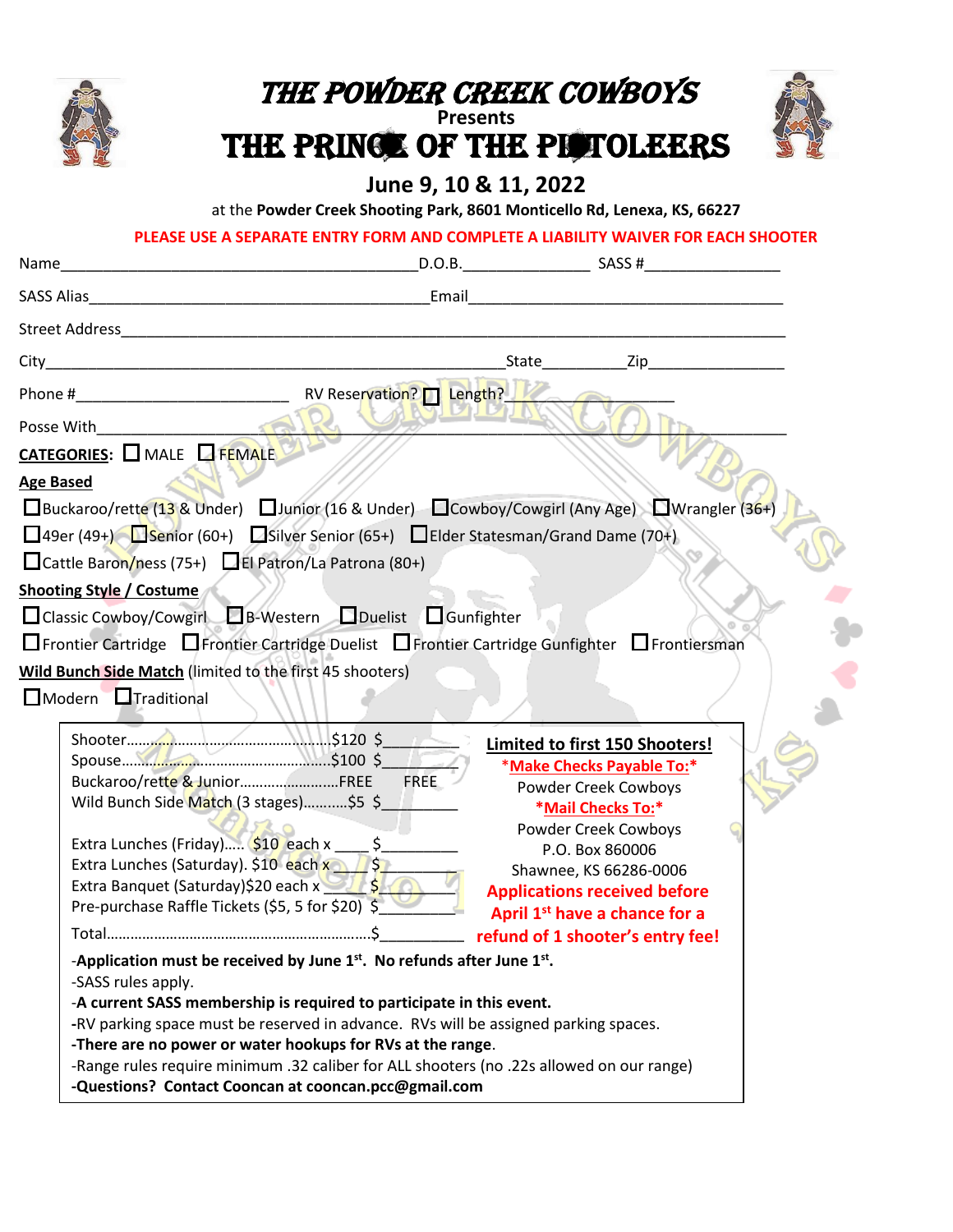#### **WAIVER OF LIABILITY, RELEASE, HOLD HARMLESS AND INDEMNIFICATION AGREEMENT**

I wish to engage in firearms shooting with Powder Creek Cowboys ("PCC"). I understand that engaging in these activities may be hazardous, with accompanying risks of personal injury, death, and/or loss or damage to me and/or my property. For good and valuable consideration, the receipt and sufficiency of which is hereby acknowledged, the Undersigned, on my own behalf and that of my heirs, successors, representatives, administrators and assigns, hereby:

**1**. **Waive and completely release** any and all past, present or future claims, causes of action, suits, rights, damages, costs, expenses, obligations or demands of any kind whatsoever, I, or anyone on my behalf might have against PCC, its parent, affiliates, subsidiaries or successor and their respective officers, directors, members, servants, employees, agents, representatives and contractors, for any loss, damage, personal injury, death and/or loss or damage to me and/or my property resulting from my participation, spectating, observing, instruction, and consuming food and beverages during such shooting activities whether caused by the passive or active negligence of PCC or otherwise;

**2**. **Agree to indemnify, defend and hold harmless**, PCC, its parent, affiliates, subsidiaries or successor and their respective officers, directors, members, servants, employees, agents, representatives and contractors, from any and all claims by any person, firm, corporation or others, for any damages, loss or claims, of any nature, arising in any way out of my participation in such shooting activities and agrees to compensate or reimburse PCC, its parent, affiliates, subsidiaries or successor and their respective officers, directors, members, servants, employees, agents, representatives and contractors, for any cost, expense, or damages including attorney fees, filing fees and interest resulting from any claim brought against PCC for property damage, personal injury or death which arises as a result of the passive or active negligence or other act of the Undersigned while participating in and/or observing the shooting events and related activities conducted by PCC; and

**3**. **Assume all risks** associated with such activities and all responsibility for medical expenses, costs and/or other obligations and other losses or injuries to me or in which I may become involved, by reason of my participation in such shooting activities at the aforementioned facility or event.

**4**. **I further acknowledge that I am familiar with the basic rules of firearm safety** and that those basic rules have been explained to me. I agree to follow all of the basic rules of firearm safety during my use and handling of all firearms and agree to follow all of these instructions: (a) The PCC range is a "cold" range and no firearms may be loaded at any time except on the firing line and at the instruction of range officials; (b) I will treat every firearm as if it is loaded; (c) I will not place my finger on the trigger or in the trigger guard unless and until I am ready to fire or under the direction of a range officer; (d) I will always wear appropriate eye and ear protection; (e) I will never pass the firearm to anyone without opening and keeping open the cylinder or the action to verify that it is unloaded; (f) I will always follow the commands of the range officer. I understand these basic rules of firearms safety and I agree to follow them at all times.

**5. Powder Creek Cowboys** has an internet and social media presence. Images, including photographs, video and voice recordings are frequently used within these digital platforms as well as on printed materials promoting the club.

By signing this release, I hereby acknowledge Powder Creek Cowboys may use my image and likeness in still or motion images for promotional or educational purposes. I authorize Powder Creek Cowboys to use my image or likeness, including photographs, video, and voice recordings for the clubs promotional or educational purposes and I understand and expect I will receive no compensation or royalties for the use of my image or likeness. I release Powder Creek Cowboys from any claims that may arise from the use of my image, video, or voice recording, including but not limited to, invasion of privacy, defamation, or copyright.

**6. I am over the age of eighteen (18) years of age**. If I am signing on behalf of a person under the age of eighteen (18) years, then I covenant that I have the legal authority to act on behalf of such person and I bind him or her to the terms of this agreement.

| Shooter's Name |                                                                                                  | Alias and the contract of the contract of the contract of the contract of the contract of the contract of the contract of the contract of the contract of the contract of the contract of the contract of the contract of the | SASS#             |
|----------------|--------------------------------------------------------------------------------------------------|-------------------------------------------------------------------------------------------------------------------------------------------------------------------------------------------------------------------------------|-------------------|
|                |                                                                                                  |                                                                                                                                                                                                                               | DOB _____________ |
|                |                                                                                                  | Phone Number                                                                                                                                                                                                                  |                   |
|                | Name of guardian if signed on behalf of minor example and the set of the Relationship to Shooter |                                                                                                                                                                                                                               |                   |
|                |                                                                                                  |                                                                                                                                                                                                                               |                   |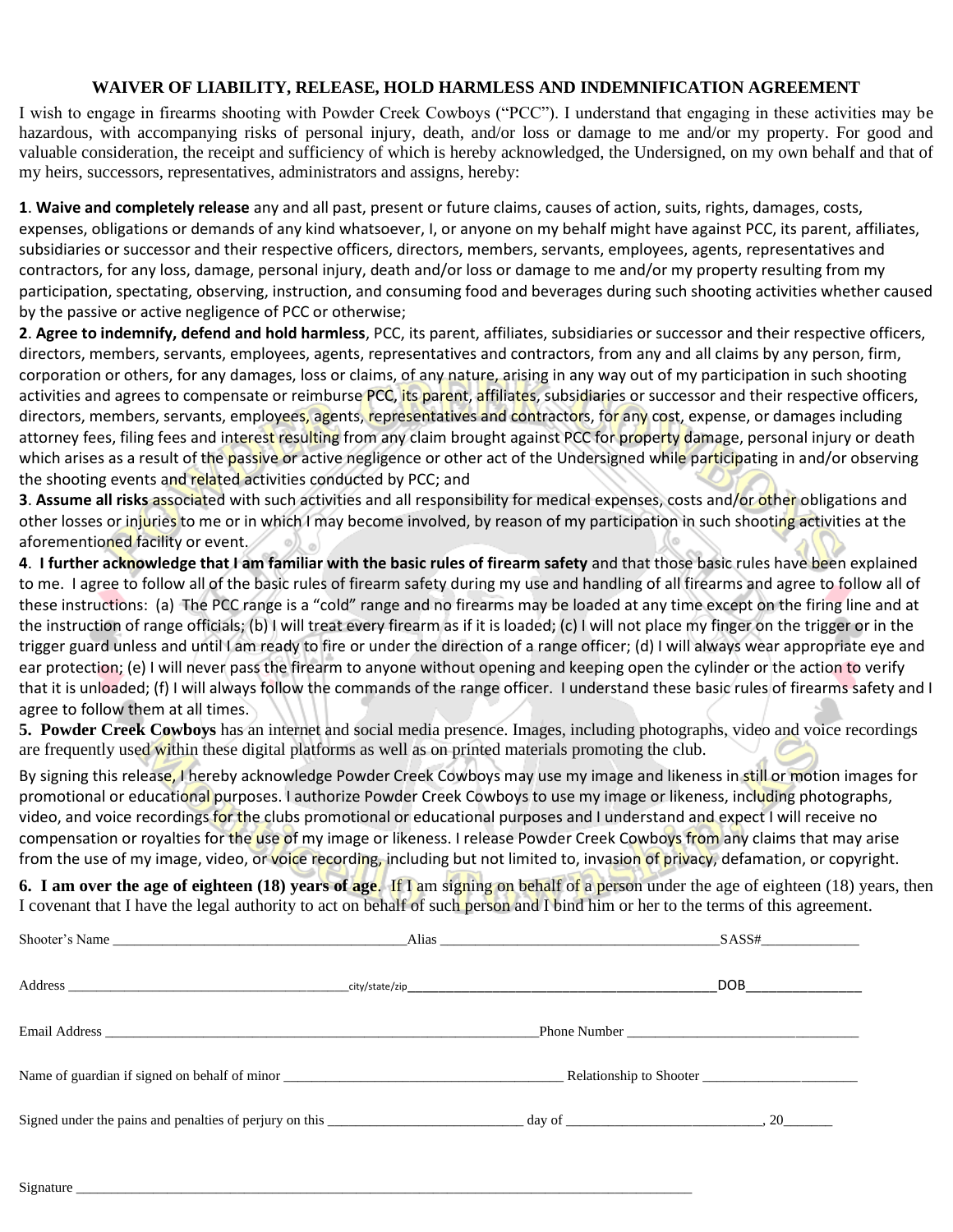#### **2022's The Prince of the Pistoleers Schedule of Events**

# Thursday, June 9<sup>th</sup> (Side Matches and Warmup Stage)

| The Prince of the Pistoleers Side Match 1.0. <b>In the Community Community</b> 12:00 pm – 4:00 pm |                    |
|---------------------------------------------------------------------------------------------------|--------------------|
|                                                                                                   | 12:00 pm – 4:00 pm |

# Friday, June 10<sup>th</sup> (Main Match Day 1)

| Lunch served after Match is complete. Side Match Awards After Lunch is served. |  |
|--------------------------------------------------------------------------------|--|

## Saturday, June 11<sup>th</sup> (Main Match Day 2)

| Gates Open.                                                                | $.7:30$ am                           |
|----------------------------------------------------------------------------|--------------------------------------|
| Main Match Day 2                                                           | . 9:00 am - Complete                 |
| Lunch is provided on Main Match days. Lunch Served when Match is complete. |                                      |
| <b>Awards Banquet</b>                                                      | $6:00 \text{ pm} - 10:00 \text{ pm}$ |
| <b>Powder Creek Shooting Park</b><br>Range:                                |                                      |

**Range: Powder Creek Shooting Park 8601 Monticello Rd Lenexa, KS 66227**

**Banquet: TBD**

٦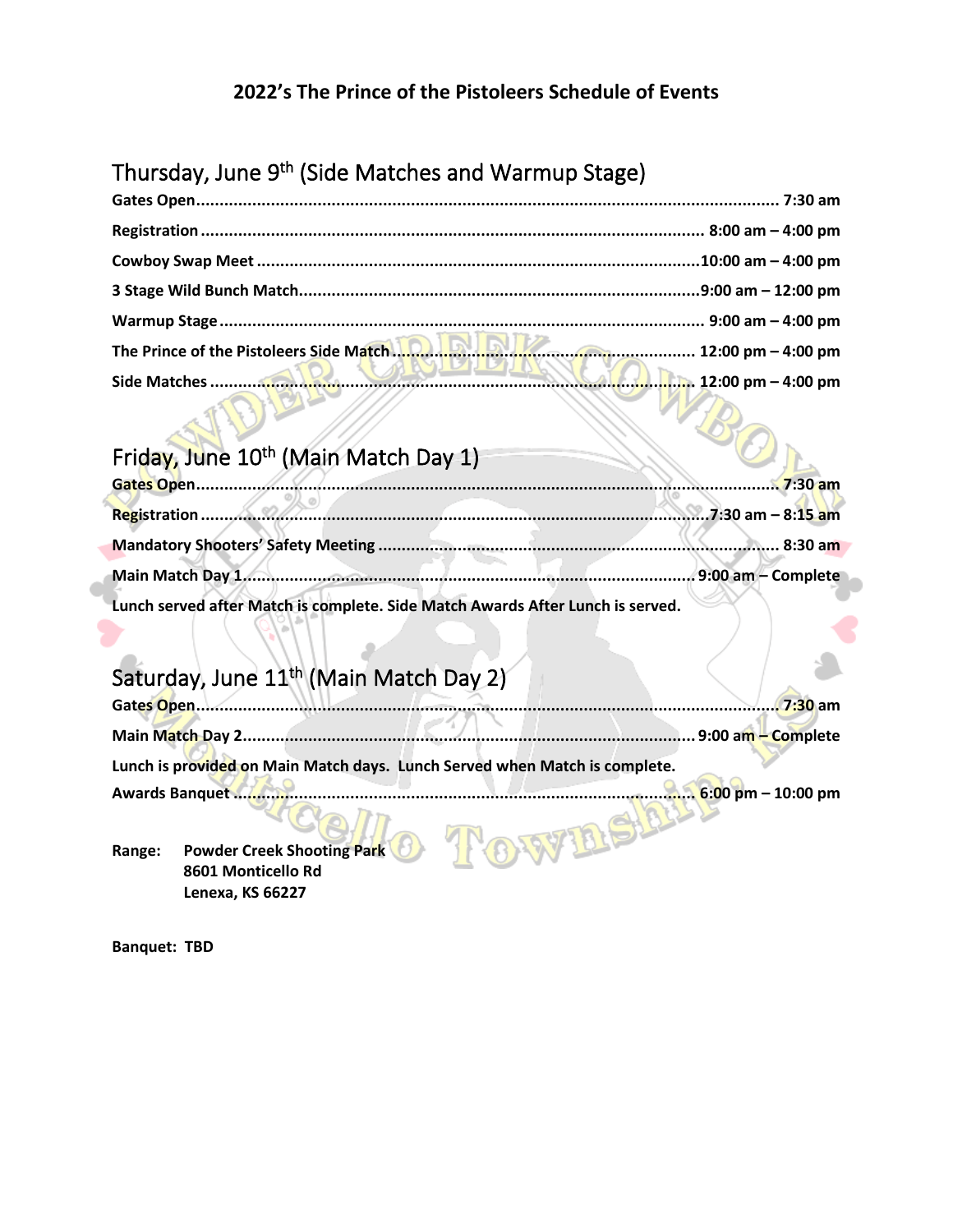## **Hotels and RV Parking**

**While there are no special rates available for** *The Prince of the Pistoleers***, the hotels and RV park listed below are all convenient to the range. Distance from the range is listed for each.**

COWBO

**WIBEIR!!** 

**SpringHill Suites by Marriott (4 miles) 17190 W 87th St Lenexa, KS 66219 913-225-9955**

**Super 8 by Wyndham De Soto 34085 Commerce Dr. DeSoto, Ks. 66018 (8 min drive) 855-516-1093**

**Hyatt Place Kansas City / Lenexa City Center (4.5 miles) 8741 Ryckert St Lenexa, KS 66219 913-742-7777**

**Hampton Inn (6.2 miles) 16555 Midland Dr Shawnee, KS 66217 913-248-1900**

**Comfort Inn & Suites (6.2 miles) 16510 Midland Dr Shawnee, KS 66217 913-962-5555**

**Holiday Inn Express & Suites (6.8 miles) 17346 Midland Dr Shawnee, KS 66217 913-400-2509**

**Courtyard by Marriott (6.8 miles) 17520 Midland Dr Shawnee, KS 66217 913-631-8800**

**Embassy Suites by Hilton (7.2 miles) 10401 S. Ridgeview Rd Olathe, KS 66061 913-353-9280**